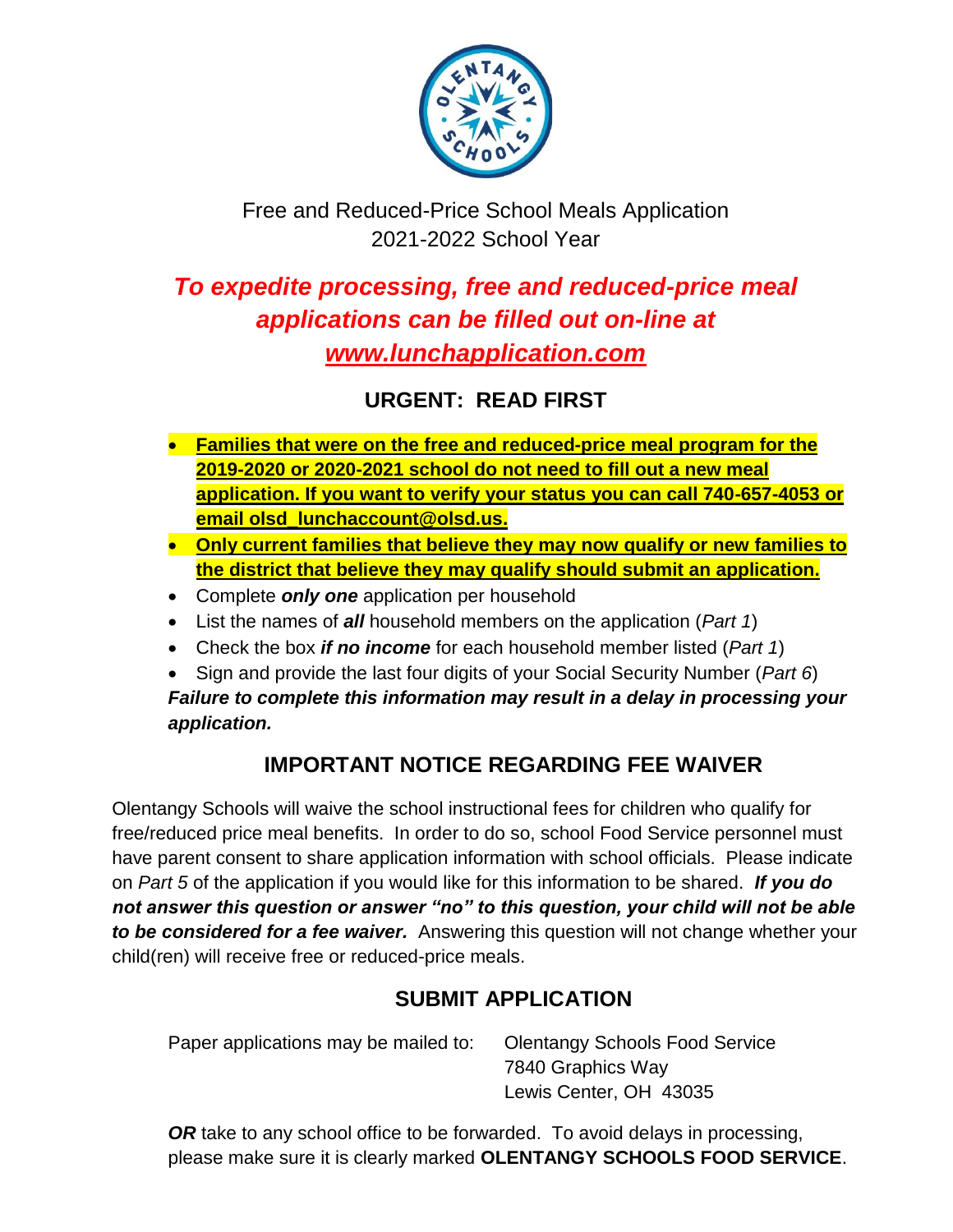### Olentangy Schools 2021-2022 Letter to Households Frequently Asked Questions About Free and Reduced-Price School Meals

Dear Parent/Guardian:

Children need healthy meals to learn. Olentangy Schools offers healthy meals each school day. Breakfast costs \$0.00 and lunch costs \$0.00 **Your children may qualify for free meals or for reduced-price meals.** Reduced price is \$0.00 for breakfast and \$0.00 for lunch. This packet includes an application for free or reduced-price meal benefits and detailed instructions. Below are some common questions and answers to help you with the application process.

1. **Who can receive free or reduced-price meals?** All children in households receiving benefits from the Supplemental Nutrition Assistance Program (SNAP) or Ohio Works First (OWF); foster children that are under the legal responsibility of a foster care agency or court; children participating in their school's Head Start program; and children who meet the definition of homeless, runaway, or migrant are eligible for free meals. Also, your children may receive free or reduced-price meals if your household's income is within the federal income eligibility guidelines limits.

| FEDERAL ELIGIBILITY INCOME CHART FOR SCHOOL YEAR 2021-2022 |          |         |        |  |  |  |  |  |  |
|------------------------------------------------------------|----------|---------|--------|--|--|--|--|--|--|
| Household size                                             | Yearly   | Monthly | Weekly |  |  |  |  |  |  |
|                                                            | \$23,828 | \$1,986 | \$459  |  |  |  |  |  |  |
| $\overline{2}$                                             | 32,227   | 2,686   | 620    |  |  |  |  |  |  |
| 3                                                          | 40,626   | 3,386   | 782    |  |  |  |  |  |  |
| $\overline{4}$                                             | 49,025   | 4,086   | 943    |  |  |  |  |  |  |
| $\overline{5}$                                             | 57,424   | 4,786   | 1,105  |  |  |  |  |  |  |
| 6                                                          | 65,823   | 5,486   | 1,266  |  |  |  |  |  |  |
| 7                                                          | 74,222   | 6,186   | 1,428  |  |  |  |  |  |  |
| 8                                                          | 82,621   | 6,886   | 1,589  |  |  |  |  |  |  |
| Each additional person:                                    | 8,399    | 700     | 162    |  |  |  |  |  |  |

- 2. **How do I know if my children qualify as homeless, migrant or runaway?** If members of your household lack a permanent address; are staying together in a shelter, hotel or other temporary housing arrangement; relocate on a seasonal basis or; children live with you who have chosen to leave their prior family or household then the children may qualify as homeless, migrant or runaway. If you have not been told your children will receive free meals, please call or email Olentangy Schools Pupil Services Department at 740-657-4070 to see if they qualify.
- 3. **Do I need to fill out an application for each child?** No. Use one free and reduced-price school meal application for all students in your household. We cannot approve an application that is not complete. Please submit all required information. Return the completed application **to** Olentangy Schools Food Service, 7840 Graphics Way, Lewis Center, Ohio 43035, 740-657-4053**.**
- 4. **Should I complete an application if I received a letter this school year saying my children are approved already for free meals?** No, but please read the letter carefully and follow the instructions. If any children in your household were missing from the eligibility notification, Olentangy Schools Food Service, 7840 Graphics Way, Lewis Center, Ohio 43035, 740-657-4053 immediately.
- 5. **Can I apply online?** Yes. If possible, you are encouraged to complete an online application instead of a paper application. The online application requirements are the same and will request the same information as the paper application. Visit [www.lunchapplication.com](http://www.lunchapplication.com/) to begin or to learn more about the online application process. Contact Olentangy Schools Food Service, 7840 Graphics Way, Lewis Center, Ohio 43035, 740-657-4053 with any questions about the online application.
- 6. **My child's application was approved last year. Do I need to complete another application?** Yes. Your child's application is valid for that school year and for the start of this school year. You are required to submit a new application unless the school notified you that your child is eligible for the new school year.
- 7. **I receive Women, Infants and Children (WIC) benefits. Can my child(ren) get free meals?** Children in households participating in WIC may be eligible for free or reduced-price meals. Please submit a completed application.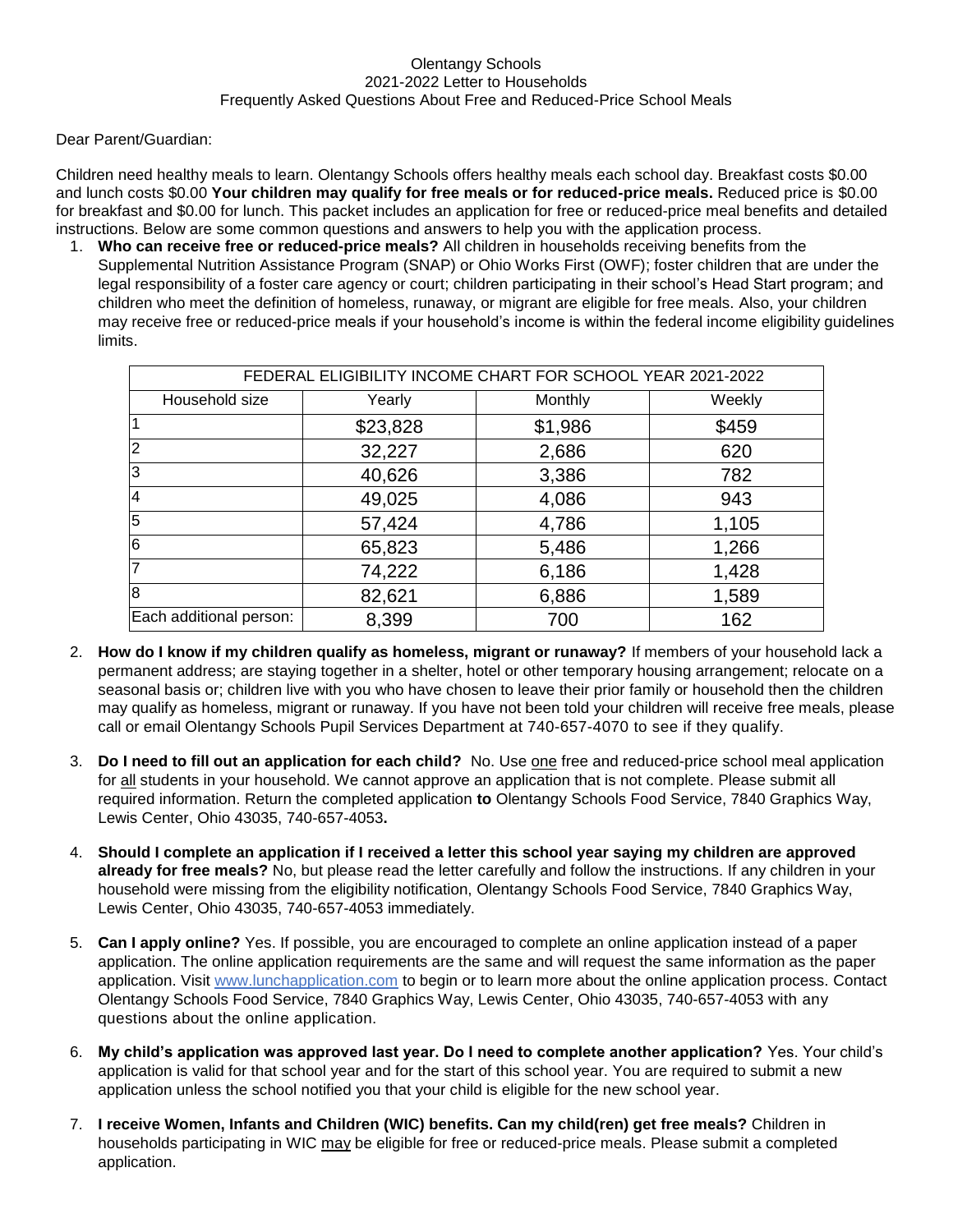- 8. **Will the information I give be checked?** Yes, we also may ask you to send written proof.
- 9. **If I do not qualify now, may I apply later?** Yes. You may apply at any time during the school year. For example, children with a parent or guardian who becomes unemployed may become eligible for free and reduced-price meals if the household income drops below the income limit.
- 10. **What if I disagree with the school's decision about my application?** You should talk to school officials. You also may ask for a hearing by calling or writing to the following contact person: Bethany Lenko, Food Service Supervisor, 7840 Graphics Way, Lewis Center, Ohio 43035, 740-657-4052, [Bethany\\_lenko@olsd.us](mailto:Bethany_lenko@olsd.us)**.**
- 11. **May I apply if someone else in my household is not a U.S. citizen?** Yes. You or your child(ren) do not have to be a U.S. citizen to qualify for free or reduced-price meals.
- 12. **What if my income is not always the same?** List the amount that you normally receive. For example, if you normally make \$1,000 each month, but you missed some work last month and only made \$900, submit the report with the routine amount of \$1,000 per month. If you normally get overtime, include it, but do not include it if you only work overtime sometimes. If you have lost a job or had your hours or wages reduced, use your current income.
- 13. **What if some household members have no income to report?** Household members may not receive some types of income that are asked for you to report on the application or may not receive income at all. When this happens, please write a 0 in the corresponding field. However, if any income fields are left empty or blank, those also will be counted as zeroes. Please be careful when leaving income fields blank.
- 14. **We are in the military. Do we report our income differently?** Your basic pay and cash bonuses must be reported as income. If you get any cash value allowances for off-base housing, food, or clothing, it also must be included as income. However, if your housing is part of the Military Housing Privatization Initiative, do not include your housing allowance as income. Any additional combat pay resulting from deployment also is excluded from income.
- 15. **What if there is not enough space on the application for my family?** List any additional household members on a separate piece of paper and attach it to your application. Olentangy Schools Food Service, 7840 Graphics Way, Lewis Center, Ohio 43035, 740-657-4053 to receive a second application**.**
- 16. **Why am I being asked to give my consent for an instructional fee waiver?** Ohio public schools are required to waive the school instructional fees for children that quality for free meal benefits. School food service personnel must have parent consent to share the student meal application if your child(ren) quality for a fee waiver. If you agree to allow your child(ren)'s meal application to be shared with school officials to see if they qualify for a fee waiver then select **yes** in part 5. If you do not wish for that information to be shared, then select **no** in part 5. Answering no to this question will mean your child will not be considered for a fee waiver. Answering this question either way will not change your child(ren)'s free or reduced-price meal eligibility.
- 17. **My family needs more help. Are there other programs we might apply for?** To find out how to apply for Ohio Supplemental Nutrition Assistance Program (SNAP) or other assistance benefits, contact your local assistance office or call 877-852-0010.

If you have other questions or need help, call 740-657-4053. *Si necesita ayuda, por favor llame al teléfono* 740-657-4053**.** *Si vous voudriez d'aide, contactez nous au numero:* 740-657-4053.

Sincerely,

Olentangy Schools Food Service Department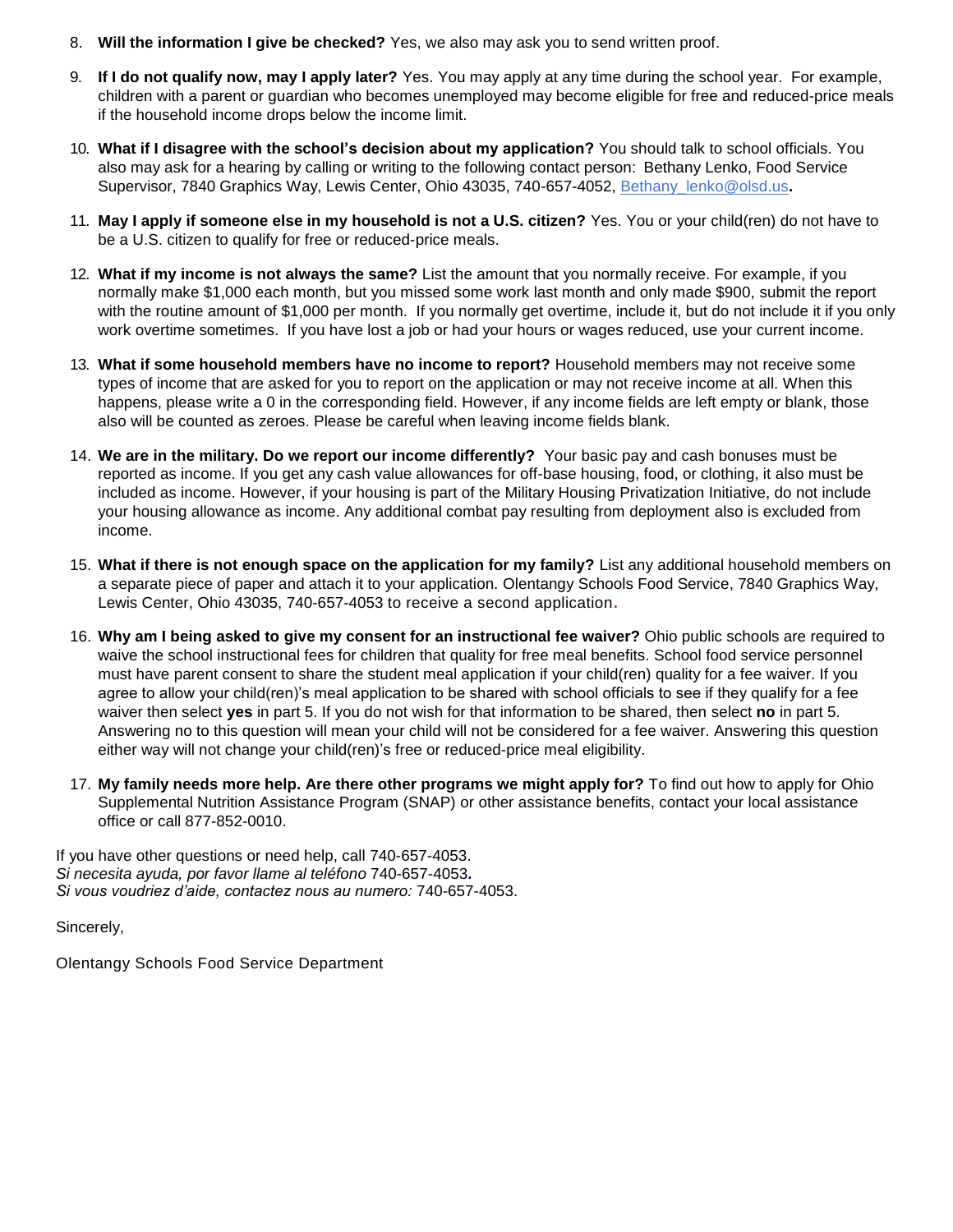## **INSTRUCTIONS FOR APPLYING**

### *A household member is any child or adult living with you.*

### **IF YOUR HOUSEHOLD RECEIVES BENEFITS FROM THE SUPPLEMENTAL NUTRITION ASSISTANCE PROGRAM (SNAP) OR OHIO WORKS FIRST (OWF), FOLLOW THESE INSTRUCTIONS:**

**Part 1:** List all household members and the school name and grade level for each child.

**Part 2:** List the 7-digit case number for any household member (including adults) receiving SNAP or OWF benefits.

**Part 3:** Skip this part.

**Part 4:** Skip this part.

**Part 5:** Answer yes or no and sign your name if you would like the application to be checked by school officials to determine if the child(ren) qualifies for a school instructional fee waiver.

**Part 6:** Sign the form. The last four digits of a Social Security Number are **not** necessary.

**Part 7:** We are required to ask for information about your children's race and ethnicity. This information is important and helps to make sure we are fully serving our community. Responding to this section is optional and does not affect your children's eligibility for free or reduced-price meals.

### **IF NO ONE IN YOUR HOUSEHOLD RECEIVES SNAP OR OWF BENEFITS AND IF ANY CHILD IN YOUR HOUSEHOLD IS HOMELESS, MIGRANT OR RUNAWAY, FOLLOW THESE INSTRUCTIONS:**

**Part 1:** List all household members and the school name and school grade level for each child.

**Part 2:** Skip this part.

**Part 3:** If any child you are applying for is homeless, migrant, or a runaway, check the appropriate box and Olentangy Schools Pupil Services Department, 740-657-4070**].** If not, skip this part.

**Part 4:** Complete only if a child in your household is not eligible under Part 3. See Instruction for all other households.

**Part 5:** Answer yes or no and sign your name if you would like the application to be checked by school officials to determine if the child(ren) qualifies for a school instructional fee waiver.

**Part 6:** Sign the form. The last four digits of a Social Security Number are **not** necessary if you did not need to complete in part 4. Part 7: We are required to ask for information about your children's race and ethnicity. This information is important and helps to make sure we are fully serving our community. Responding to this section is optional and does not affect your children's eligibility for free or reduced-price meals.

### **IF YOU APPLY FOR A FOSTER CHILD, FOLLOW THESE INSTRUCTIONS:**

### **If all children in the household are foster children:**

Part 1: List all foster children and the school name and grade level for each child. Check the box that indicates the child is a foster child. **Part 2:** Skip this part.

**Part 3:** Skip this part.

**Part 4:** Skip this part.

**Part 5:** Answer yes or no and sign your name if you would like the application to be checked by school officials to determine if the child(ren) qualifies for a school instructional fee waiver.

**Part 6:** Sign the form. The last four digits of a Social Security Number are **not** necessary.

Part 7: We are required to ask for information about your children's race and ethnicity. This information is important and helps to make sure we are fully serving our community. Responding to this section is optional and does not affect your children's eligibility for free or reduced-price meals.

### **If some children in the household are foster children:**

**Part 1:** List all household members and the school name and school grade level for each child. For any person, including children, with no income, you must check the "No Income" box. Check the box if the child is a foster child.

**Part 2:** If the household does not have a 7-digit SNAP or OWF case number, skip this part.

**Part 3:** If any child you are applying for is homeless, migrant, or a runaway check the appropriate box and call Olentangy Schools Pupil Services Department, 740-657-4070**].** If not, skip this part.

**Part 4:** Follow these instructions to report total household income from this month or last month.

- **Box 1–Name:** List all household members with income.
- **Box 2** –**Gross Income and how often it was received:** For each household member, list each type of income received for the month. Check the appropriate box to note how often the person receives the income - weekly, every other week, twice a month, or monthly. For earnings, list the gross income - not the take-home pay. Gross income is the amount earned *before* taxes and other deductions and can be found on pay stubs. For other income, list the amount and check the box to note how often each person received assistance from welfare, child support, alimony, pensions, retirement, Social Security, Supplemental Security Income (SSI), Veteran's benefits (VA benefits), and disability benefits. Under *All Other Income*, list Worker's Compensation, unemployment or strike benefits, regular contributions from people who do not live in your household and any other income. Do not include income from SNAP, FDPIR, WIC, federal education benefits and foster payments received by the family from the placing agency. For ONLY the self-employed, report income after expenses under *Earnings from Work*. This is for your business, farm, or rental property. If you are in the Military Privatized Housing Initiative or receive combat pay, do not include these allowances as income.

**Part 5:** Answer yes or no and sign your name if you would like the application to be checked by school officials to determine if the child(ren) qualifies for a school instructional fee waiver.

**Part 6:** Adult household member must sign the form and list the last four digits of their Social Security Number (or mark the box if he or she does not have one).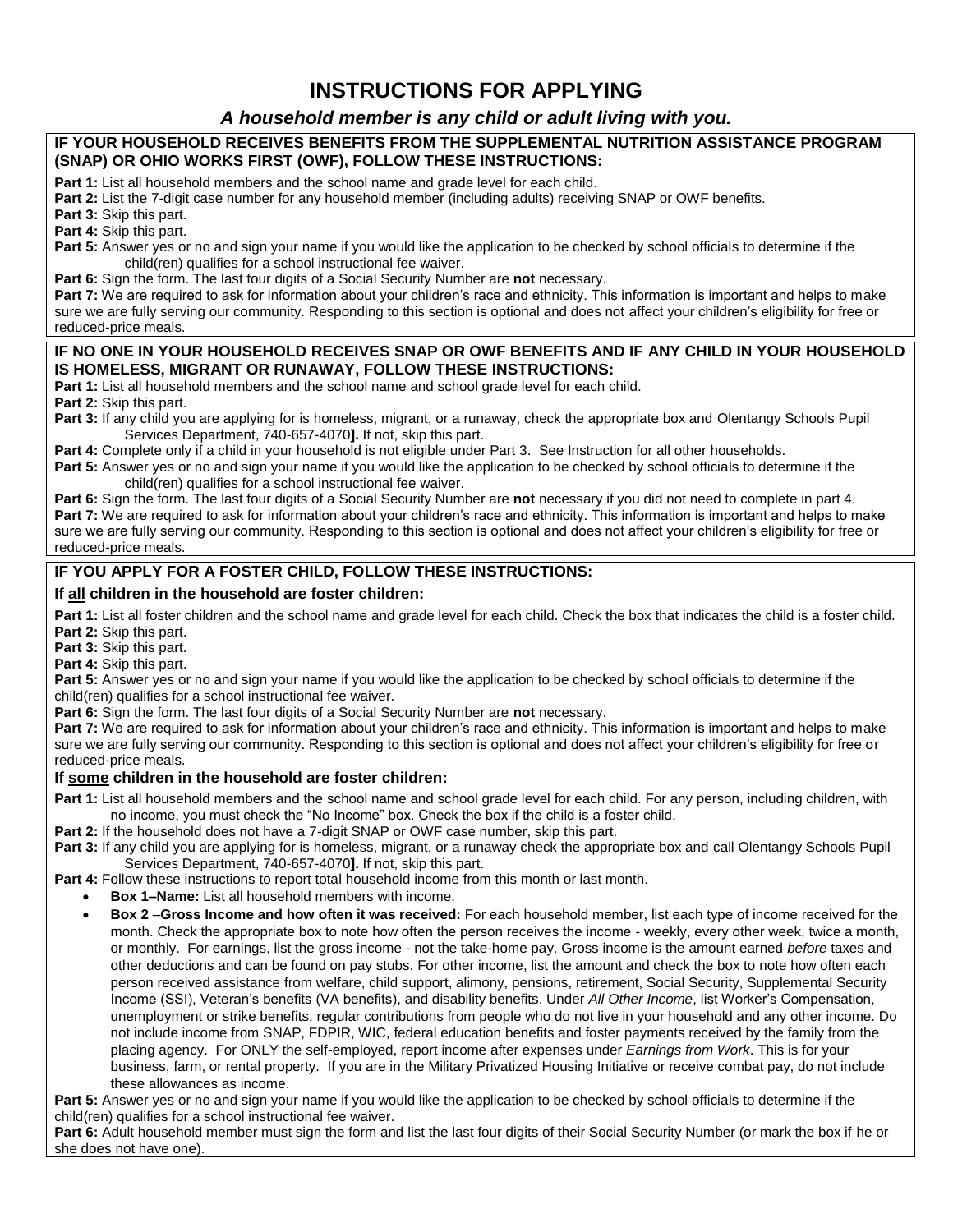Part 7: We are required to ask for information about your children's race and ethnicity. This information is important and helps to make sure we are fully serving our community. Responding to this section is optional and does not affect your children's eligibility for free or reduced-price meals.

### **ALL OTHER HOUSEHOLDS (INCLUDING WIC HOUSEHOLDS) FOLLOW THESE INSTRUCTIONS:**

- **Part 1:** List all household members and the school name and grade level for each child. For any person, including children, with no income, you must check the "No Income Box."
- **Part 2:** If the household does not have a 7-digit SNAP or OWF case number, skip this part.
- **Part 3:** If any child you are applying for is homeless, migrant, or a runaway check the appropriate box and call **[**Olentangy Schools Pupil Services Department, 740-657-4070**.** If not, skip this part.
- **Part 4:** Follow these instructions to report total household income from this month or last month.
	- **Box 1 – Name:** List all household members with income.
	- **Box 2** –**Gross Income and how often it was received:** For each household member, list each type of income received for the month. Check the box to note how often the person receives the income - weekly, every other week, twice a month, or monthly. For earnings, be sure to list the gross income - not take-home pay. Gross income is the amount earned *before* taxes and other deductions and can be found on pay stubs. For other income, list the amount and check the box to note how often each person received assistance from welfare, child support, alimony, pensions, retirement, Social Security, Supplemental Security Income (SSI), Veteran's benefits (VA benefits), and disability benefits. Under *All Other Income*, list Worker's Compensation, unemployment or strike benefits, regular contributions from people who do not live in your household and any other income. Do not include income from SNAP, FDPIR, WIC, federal education benefits and foster payments received by the family from the placing agency. For ONLY the self-employed, report income after expenses under *Earnings from Work*. This is for your business, farm, or rental property. If you are in the Military Privatized Housing Initiative or receive combat pay, do not include these allowances as income.
- **Part 5:** Answer yes or no and sign your name if you would like the application to be checked by school officials to determine if the child(ren) qualifies for a school instructional fee waiver.
- **Part 6:** An adult household member must sign the form and list the last four digits of their Social Security Number (or mark the box if he or she does not have one).

**Part 7**: We are required to ask for information about your children's race and ethnicity. This information is important and helps to make sure we are fully serving our community. Responding to this section is optional and does not affect your children's eligibility for free or reduced-price meals.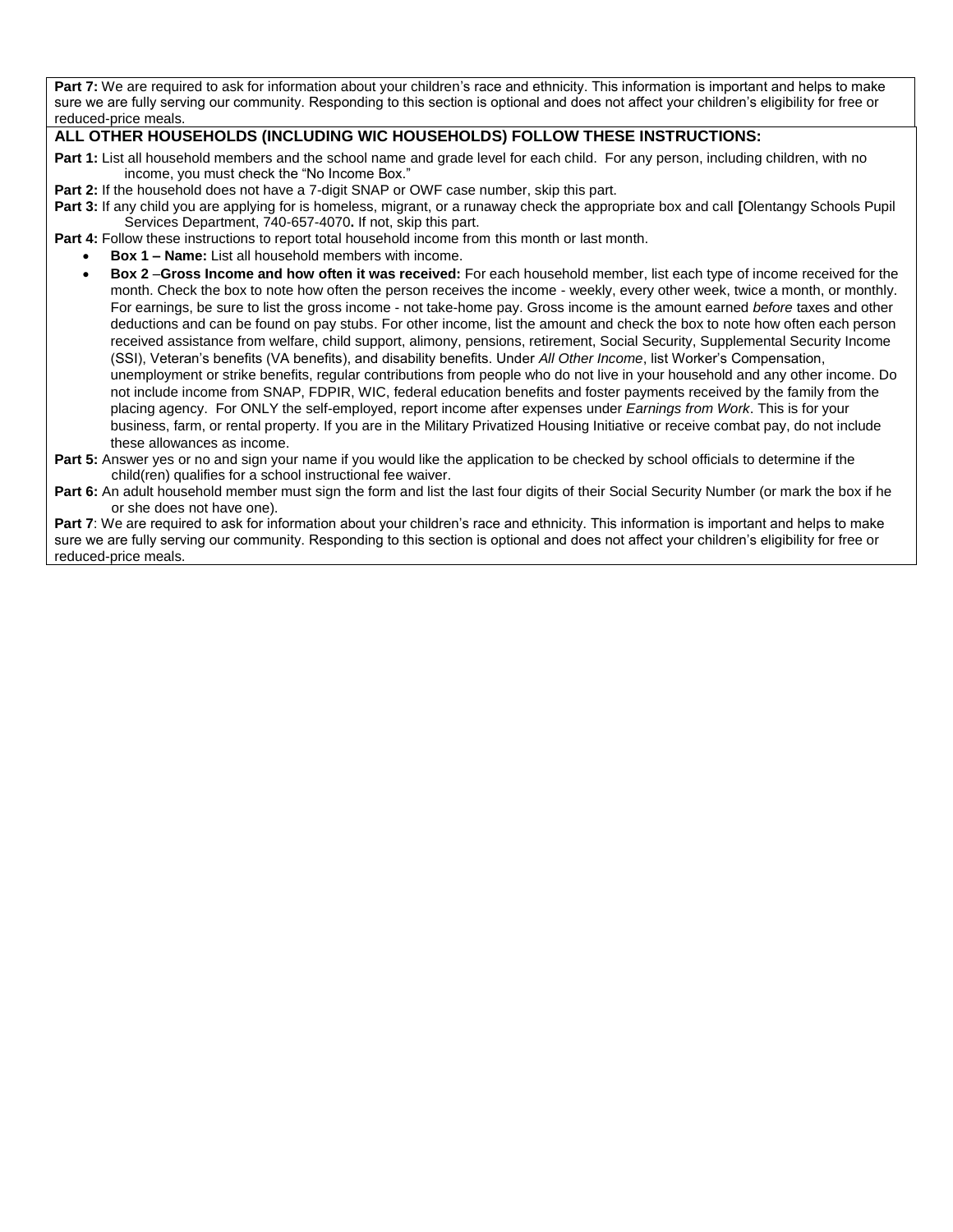### **2021-2022 FREE AND REDUCED-PRICE SCHOOL MEALS APPLICATION**

| Part 1. ALL HOUSEHOLD MEMBERS                                                                                                                                                                                                                                                                                                                                                                                                                                                                                                                                                                                                                                      |                                                                                                                                            |             |                  |               |         |                                                                                                                                    |        |                  |               |         |                                                                        |                             |                  |                    |         |                                                                                                     |          |
|--------------------------------------------------------------------------------------------------------------------------------------------------------------------------------------------------------------------------------------------------------------------------------------------------------------------------------------------------------------------------------------------------------------------------------------------------------------------------------------------------------------------------------------------------------------------------------------------------------------------------------------------------------------------|--------------------------------------------------------------------------------------------------------------------------------------------|-------------|------------------|---------------|---------|------------------------------------------------------------------------------------------------------------------------------------|--------|------------------|---------------|---------|------------------------------------------------------------------------|-----------------------------|------------------|--------------------|---------|-----------------------------------------------------------------------------------------------------|----------|
| Names of all household members<br>(First, Middle Initial, Last)                                                                                                                                                                                                                                                                                                                                                                                                                                                                                                                                                                                                    | Name of school and grade level for each<br>child/or indicate "NA" if child is not in school.                                               |             |                  |               |         | Check if a foster child (legal responsibility of<br>welfare agency or court)<br>*If all children listed below are foster children, |        |                  |               |         |                                                                        |                             | Check if<br>No.  |                    |         |                                                                                                     |          |
|                                                                                                                                                                                                                                                                                                                                                                                                                                                                                                                                                                                                                                                                    | School                                                                                                                                     |             |                  |               |         | Grade                                                                                                                              |        |                  |               |         | skip to Part 5 to sign this form.                                      |                             |                  |                    |         |                                                                                                     | Income   |
|                                                                                                                                                                                                                                                                                                                                                                                                                                                                                                                                                                                                                                                                    |                                                                                                                                            |             |                  |               |         |                                                                                                                                    |        |                  |               |         |                                                                        |                             |                  |                    |         |                                                                                                     | $\sqcup$ |
|                                                                                                                                                                                                                                                                                                                                                                                                                                                                                                                                                                                                                                                                    |                                                                                                                                            |             |                  |               |         |                                                                                                                                    |        |                  |               |         |                                                                        | $\mathbf{I}$                |                  |                    |         |                                                                                                     | $\Box$   |
|                                                                                                                                                                                                                                                                                                                                                                                                                                                                                                                                                                                                                                                                    |                                                                                                                                            |             |                  |               |         |                                                                                                                                    |        |                  |               |         |                                                                        | $\mathbf{I}$                |                  |                    |         |                                                                                                     | П        |
|                                                                                                                                                                                                                                                                                                                                                                                                                                                                                                                                                                                                                                                                    |                                                                                                                                            |             |                  |               |         |                                                                                                                                    |        |                  |               |         |                                                                        | $\mathcal{L}_{\mathcal{A}}$ |                  |                    |         |                                                                                                     | $\Box$   |
|                                                                                                                                                                                                                                                                                                                                                                                                                                                                                                                                                                                                                                                                    | $\mathbf{I}$                                                                                                                               |             |                  |               |         |                                                                                                                                    |        |                  | П             |         |                                                                        |                             |                  |                    |         |                                                                                                     |          |
|                                                                                                                                                                                                                                                                                                                                                                                                                                                                                                                                                                                                                                                                    |                                                                                                                                            |             |                  |               |         |                                                                                                                                    |        |                  |               |         |                                                                        | $\Box$                      |                  |                    |         |                                                                                                     | $\Box$   |
|                                                                                                                                                                                                                                                                                                                                                                                                                                                                                                                                                                                                                                                                    |                                                                                                                                            |             |                  |               |         |                                                                                                                                    |        |                  |               |         |                                                                        |                             |                  |                    |         |                                                                                                     | П        |
| Part 2. BENEFITS: If any member of your household receives Supplemental Nutrition Assistance Program (SNAP) or Ohio Works First (OWF)<br>benefits, provide the name and 7-digit case number for the person who receives benefits and skip to Part 5. If no one receives these benefits,<br>skip to Part 3.<br>NAME:                                                                                                                                                                                                                                                                                                                                                |                                                                                                                                            |             |                  |               |         | 7-DIGIT CASE NUMBER:                                                                                                               |        |                  |               |         |                                                                        |                             |                  |                    |         |                                                                                                     |          |
| Part 3. If any child you are applying for is homeless, migrant, or a runaway check the appropriate box and call Olentangy School Pupil<br>Services Department, 740-657-4070.<br>Homeless $\Box$ Migrant $\Box$ Runaway $\Box$                                                                                                                                                                                                                                                                                                                                                                                                                                      |                                                                                                                                            |             |                  |               |         |                                                                                                                                    |        |                  |               |         |                                                                        |                             |                  |                    |         |                                                                                                     |          |
| Part 4. TOTAL HOUSEHOLD GROSS INCOME (before deductions). List all income on the same line as the person who receives it. Check the<br>box for how often it is received. Record each income only once.                                                                                                                                                                                                                                                                                                                                                                                                                                                             |                                                                                                                                            |             |                  |               |         |                                                                                                                                    |        |                  |               |         |                                                                        |                             |                  |                    |         |                                                                                                     |          |
|                                                                                                                                                                                                                                                                                                                                                                                                                                                                                                                                                                                                                                                                    | 2. GROSS INCOME AND HOW OFTEN IT WAS RECEIVED                                                                                              |             |                  |               |         |                                                                                                                                    |        |                  |               |         |                                                                        |                             |                  |                    |         |                                                                                                     |          |
| 1. NAME                                                                                                                                                                                                                                                                                                                                                                                                                                                                                                                                                                                                                                                            | Earnings<br>from work<br>before<br>deductions                                                                                              | Weekly      | 2 Weeks<br>Every | Twice Monthly | Monthly | Welfare.<br>child<br>support,<br>alimony                                                                                           | Weekly | 2 Weeks<br>Every | Twice Monthly | Monthly | Pensions,<br>retirement,<br>Social<br>Security,<br>SSI, VA<br>benefits | Weekly                      | 2 Weeks<br>Every | Monthly<br>Twice I | Monthly | All Other Income<br>(indicate frequency,<br>such as "weekly"<br>"monthly" "quarterly"<br>"annually" |          |
| (List all household members with income)                                                                                                                                                                                                                                                                                                                                                                                                                                                                                                                                                                                                                           |                                                                                                                                            |             |                  |               |         |                                                                                                                                    |        |                  |               |         |                                                                        |                             |                  |                    |         |                                                                                                     |          |
| (Example) Jane Smith                                                                                                                                                                                                                                                                                                                                                                                                                                                                                                                                                                                                                                               | \$200                                                                                                                                      | $\boxtimes$ |                  |               |         | \$150                                                                                                                              |        |                  | ⊠∣⊡           |         | \$0                                                                    |                             |                  |                    |         | \$50.00/ quarterly                                                                                  |          |
|                                                                                                                                                                                                                                                                                                                                                                                                                                                                                                                                                                                                                                                                    | \$                                                                                                                                         |             |                  |               |         | \$                                                                                                                                 |        |                  |               |         | ่ 1l\$                                                                 |                             |                  |                    |         | \$                                                                                                  |          |
|                                                                                                                                                                                                                                                                                                                                                                                                                                                                                                                                                                                                                                                                    | \$                                                                                                                                         |             |                  |               |         | \$                                                                                                                                 |        |                  |               |         | ¶∃                                                                     |                             |                  |                    |         | \$                                                                                                  |          |
|                                                                                                                                                                                                                                                                                                                                                                                                                                                                                                                                                                                                                                                                    | \$                                                                                                                                         |             |                  |               |         | \$                                                                                                                                 |        |                  |               |         | <u>ا</u>                                                               |                             |                  |                    |         | \$                                                                                                  |          |
|                                                                                                                                                                                                                                                                                                                                                                                                                                                                                                                                                                                                                                                                    | \$                                                                                                                                         |             |                  |               |         | \$                                                                                                                                 |        |                  |               |         | \$                                                                     |                             |                  |                    |         | \$                                                                                                  |          |
|                                                                                                                                                                                                                                                                                                                                                                                                                                                                                                                                                                                                                                                                    | \$                                                                                                                                         |             |                  |               |         | ]∣\$                                                                                                                               |        |                  |               |         | าเร                                                                    |                             |                  |                    |         | \$                                                                                                  |          |
| Part 5. SCHOOL INSTRUCTIONAL FEE WAIVER ADULT CONSENT: Your child(ren) may qualify for a waiver of their school instructional fees.<br>Your permission is required to share your meal application information with school officials to determine if your child(ren) qualifies for a fee waiver.<br>Answering this question will not change whether your children will receive free or reduced-price meals.<br>Please check a box: [Yes, I agree to have my meal application used to determine if my child(ren) qualifies for a fee waiver.<br>$\Box$ No, I do not agree to have my meal application used to determine if my child(ren) qualifies for a fee waiver. |                                                                                                                                            |             |                  |               |         |                                                                                                                                    |        |                  |               |         |                                                                        |                             |                  |                    |         |                                                                                                     |          |
|                                                                                                                                                                                                                                                                                                                                                                                                                                                                                                                                                                                                                                                                    |                                                                                                                                            |             |                  |               |         |                                                                                                                                    |        |                  |               |         |                                                                        |                             |                  |                    |         |                                                                                                     |          |
| Part 6. SIGNATURE AND LAST FOUR DIGITS OF SOCIAL SECURITY NUMBER (ADULT MUST SIGN)                                                                                                                                                                                                                                                                                                                                                                                                                                                                                                                                                                                 |                                                                                                                                            |             |                  |               |         |                                                                                                                                    |        |                  |               |         |                                                                        |                             |                  |                    |         |                                                                                                     |          |
| An adult household member must sign the application. If Part 4 is completed, the adult signing the form must also list the last four digits of<br>his or her Social Security Number or mark the "I do not have a Social Security Number" box. (See Privacy Act Statement on the back of this page.)                                                                                                                                                                                                                                                                                                                                                                |                                                                                                                                            |             |                  |               |         |                                                                                                                                    |        |                  |               |         |                                                                        |                             |                  |                    |         |                                                                                                     |          |
| I certify (promise) that all information on this application is true and that all income is reported. I understand that the school will receive federal<br>funds based on the information I give. I understand that school officials may verify (check) the information. I understand that deliberate<br>misrepresentation of the information may cause my children to lose meal benefits and I may be subject to prosecution under state and federal<br>statutes.                                                                                                                                                                                                 |                                                                                                                                            |             |                  |               |         |                                                                                                                                    |        |                  |               |         |                                                                        |                             |                  |                    |         |                                                                                                     |          |
|                                                                                                                                                                                                                                                                                                                                                                                                                                                                                                                                                                                                                                                                    |                                                                                                                                            |             |                  |               |         |                                                                                                                                    |        |                  |               |         |                                                                        |                             |                  |                    |         | Date: _______________                                                                               |          |
| Address:                                                                                                                                                                                                                                                                                                                                                                                                                                                                                                                                                                                                                                                           |                                                                                                                                            |             |                  |               |         |                                                                                                                                    |        |                  |               |         |                                                                        |                             |                  |                    |         |                                                                                                     |          |
| Phone Number: National Phone Number:<br>Last four digits of your Social Security Number: _ _ _ _ _ _ _ D I do not have a Social Security Number                                                                                                                                                                                                                                                                                                                                                                                                                                                                                                                    |                                                                                                                                            |             |                  |               |         |                                                                                                                                    |        |                  |               |         |                                                                        |                             |                  |                    |         |                                                                                                     |          |
| Part 7. Children's ethnic and racial identities: We are required to ask for information about your children's race and ethnicity. This information is<br>important and helps to make sure we are fully serving our community. Responding to this section is optional and does not affect your children's<br>eligibility for free or reduced-price meals.                                                                                                                                                                                                                                                                                                           |                                                                                                                                            |             |                  |               |         |                                                                                                                                    |        |                  |               |         |                                                                        |                             |                  |                    |         |                                                                                                     |          |
| Choose one ethnicity:<br>Choose one or more (regardless of ethnicity):                                                                                                                                                                                                                                                                                                                                                                                                                                                                                                                                                                                             |                                                                                                                                            |             |                  |               |         |                                                                                                                                    |        |                  |               |         |                                                                        |                             |                  |                    |         |                                                                                                     |          |
| □ Hispanic/Latino<br>□ Not Hispanic/Latino                                                                                                                                                                                                                                                                                                                                                                                                                                                                                                                                                                                                                         | $\Box$ Asian<br>□ American Indian or Alaska Native<br>□ Black or African American<br>ヿ White<br>□Native Hawaiian or other Pacific Islander |             |                  |               |         |                                                                                                                                    |        |                  |               |         |                                                                        |                             |                  |                    |         |                                                                                                     |          |
|                                                                                                                                                                                                                                                                                                                                                                                                                                                                                                                                                                                                                                                                    |                                                                                                                                            |             |                  |               |         |                                                                                                                                    |        |                  |               |         |                                                                        |                             |                  |                    |         |                                                                                                     |          |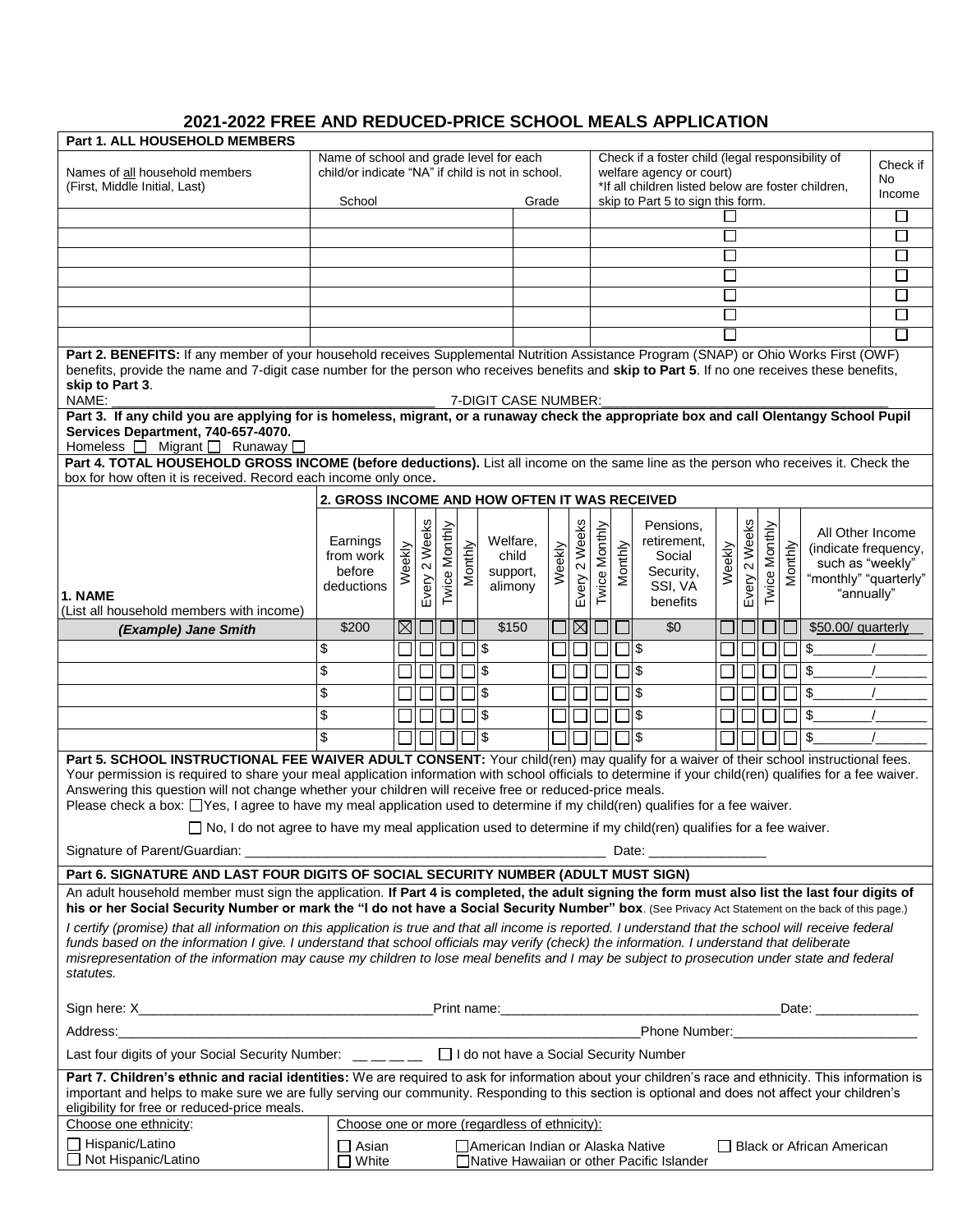| Do not complete this section. Intended for school use only.                                                                                                                                                                                                                                                                 |                                                                                                                                                                                                                                |  |  |  |                                                                                                                                                                                                                                |  |  |  |
|-----------------------------------------------------------------------------------------------------------------------------------------------------------------------------------------------------------------------------------------------------------------------------------------------------------------------------|--------------------------------------------------------------------------------------------------------------------------------------------------------------------------------------------------------------------------------|--|--|--|--------------------------------------------------------------------------------------------------------------------------------------------------------------------------------------------------------------------------------|--|--|--|
| Annual Income Conversion: Weekly x 52, Every 2 Weeks x 26, Twice A Month x 24, Monthly x 12                                                                                                                                                                                                                                 |                                                                                                                                                                                                                                |  |  |  |                                                                                                                                                                                                                                |  |  |  |
| Total Income: ________________________ Per: □ Week, □ Every 2 Weeks, □ Twice per Month, □ Month, □ Year<br>Household size:                                                                                                                                                                                                  |                                                                                                                                                                                                                                |  |  |  |                                                                                                                                                                                                                                |  |  |  |
|                                                                                                                                                                                                                                                                                                                             | Categorical Eligibility: ____ Date Withdrawn: ________ Eligibility: Free___ Reduced___ Denied__ Reason: ____________                                                                                                           |  |  |  |                                                                                                                                                                                                                                |  |  |  |
| Date: the contract of the contract of the contract of the contract of the contract of the contract of the contract of the contract of the contract of the contract of the contract of the contract of the contract of the cont                                                                                              |                                                                                                                                                                                                                                |  |  |  |                                                                                                                                                                                                                                |  |  |  |
| Confirming Official's Signature: <b>Example 2018</b> The Confirming Official's Signature:<br>Date: the contract of the contract of the contract of the contract of the contract of the contract of the contract of the contract of the contract of the contract of the contract of the contract of the contract of the cont |                                                                                                                                                                                                                                |  |  |  |                                                                                                                                                                                                                                |  |  |  |
|                                                                                                                                                                                                                                                                                                                             | Follow-up Official's Signature: The Contract of the Contract of the Contract of The Contract of The Contract of The Contract of The Contract of The Contract of The Contract of The Contract of The Contract of The Contract o |  |  |  | Date: the contract of the contract of the contract of the contract of the contract of the contract of the contract of the contract of the contract of the contract of the contract of the contract of the contract of the cont |  |  |  |
|                                                                                                                                                                                                                                                                                                                             | If selected for Verification, Date Verification Notice Sent:                                                                                                                                                                   |  |  |  | Response Date: 2 <sup>nd</sup> Notice Sent: Results Sent:                                                                                                                                                                      |  |  |  |
|                                                                                                                                                                                                                                                                                                                             | Verification Result: No Change Free to Reduced Price Free to Paid Reduced Price to Free Reduced Price to Paid                                                                                                                  |  |  |  |                                                                                                                                                                                                                                |  |  |  |

Your children may qualify for free or reduced-price meals if your household income falls at or below the limits on this chart.

| INCOME ELIGIBILITY GUIDELINES 2021-2022 |          |         |        |  |  |  |  |  |
|-----------------------------------------|----------|---------|--------|--|--|--|--|--|
| Household size                          | Yearly   | Monthly | Weekly |  |  |  |  |  |
|                                         | \$23,828 | \$1,986 | 459    |  |  |  |  |  |
| 2                                       | 32,227   | 2,686   | 620    |  |  |  |  |  |
| 3                                       | 40,626   | 3,386   | 782    |  |  |  |  |  |
| 4                                       | 49,025   | 4,086   | 943    |  |  |  |  |  |
| 5                                       | 57,424   | 4,786   | 1,105  |  |  |  |  |  |
| 6                                       | 65,823   | 5,486   | 1,266  |  |  |  |  |  |
| 7                                       | 74,222   | 6,186   | 1,428  |  |  |  |  |  |
| 8                                       | 82,621   | 6,886   | 1,589  |  |  |  |  |  |
| Each additional person:                 | 8,399    | 700     | 162    |  |  |  |  |  |

**Privacy Act Statement: This explains how we will use the information you give us.** The Richard B. Russell National School Lunch Act requires the information on this application. You are not required to provide information, but if information is not provided, the state agency cannot approve your child for free or reduced-price meals. You must include the last four digits of the social security number of the adult household member who signs the application. The last four digits of the social security number is not required when you apply on behalf of a foster child or you list a Supplemental Nutrition Assistance Program (SNAP), Ohio Works First (OWF) case number or other identifier for your child or when you indicate that the adult household member signing the application does not have a social security number. We will use your information to determine if your child is eligible for free or reduced-price meals, and for administration and enforcement of the lunch and breakfast programs. We may share your eligibility information with education, health, and nutrition programs to help them evaluate, fund, or determine benefits for their programs, auditors for program reviews, and law enforcement officials to help them look into violations of program rules.

In accordance with Federal civil rights law and U.S. Department of Agriculture (USDA) civil rights regulations and policies, the USDA, its Agencies, offices, and employees, and institutions participating in or administering USDA programs are prohibited from discriminating based on race, color, national origin, sex, disability, age, or reprisal or retaliation for prior civil rights activity in any program or activity conducted or funded by USDA.

Persons with disabilities who require alternative means of communication for program information (e.g. Braille, large print, audiotape, American Sign Language, etc.), should contact the Agency (State or local) where they applied for benefits. Individuals who are deaf, hard of hearing or have speech disabilities may contact USDA through the Federal Relay Service at (800) 877-8339. Additionally, program information may be made available in languages other than English.

To file a program complaint of discrimination, complete the [USDA Program Discrimination Complaint](http://www.ocio.usda.gov/sites/default/files/docs/2012/Complain_combined_6_8_12.pdf)  [Form,](http://www.ocio.usda.gov/sites/default/files/docs/2012/Complain_combined_6_8_12.pdf) (AD-3027) found online at: [How to File a Complaint,](http://www.ascr.usda.gov/complaint_filing_cust.html) and at any USDA office, or write a letter addressed to USDA and provide in the letter all of the information requested in the form. To request a copy of the complaint form, call (866) 632-9992. Submit your completed form or letter to USDA by:

- (1) mail: U.S. Department of Agriculture Office of the Assistant Secretary for Civil Rights 1400 Independence Avenue, SW Washington, D.C. 20250-9410;
- (2) fax: (202) 690-7442; or
- (3) email: [program.intake@usda.gov.](http://sharepoint/daqs/csseo/ocn/Communications/Internal%20Review/CRRS%20SNP%20Download%20Forms/program.intake@usda.gov)

This institution is an equal opportunity provider.